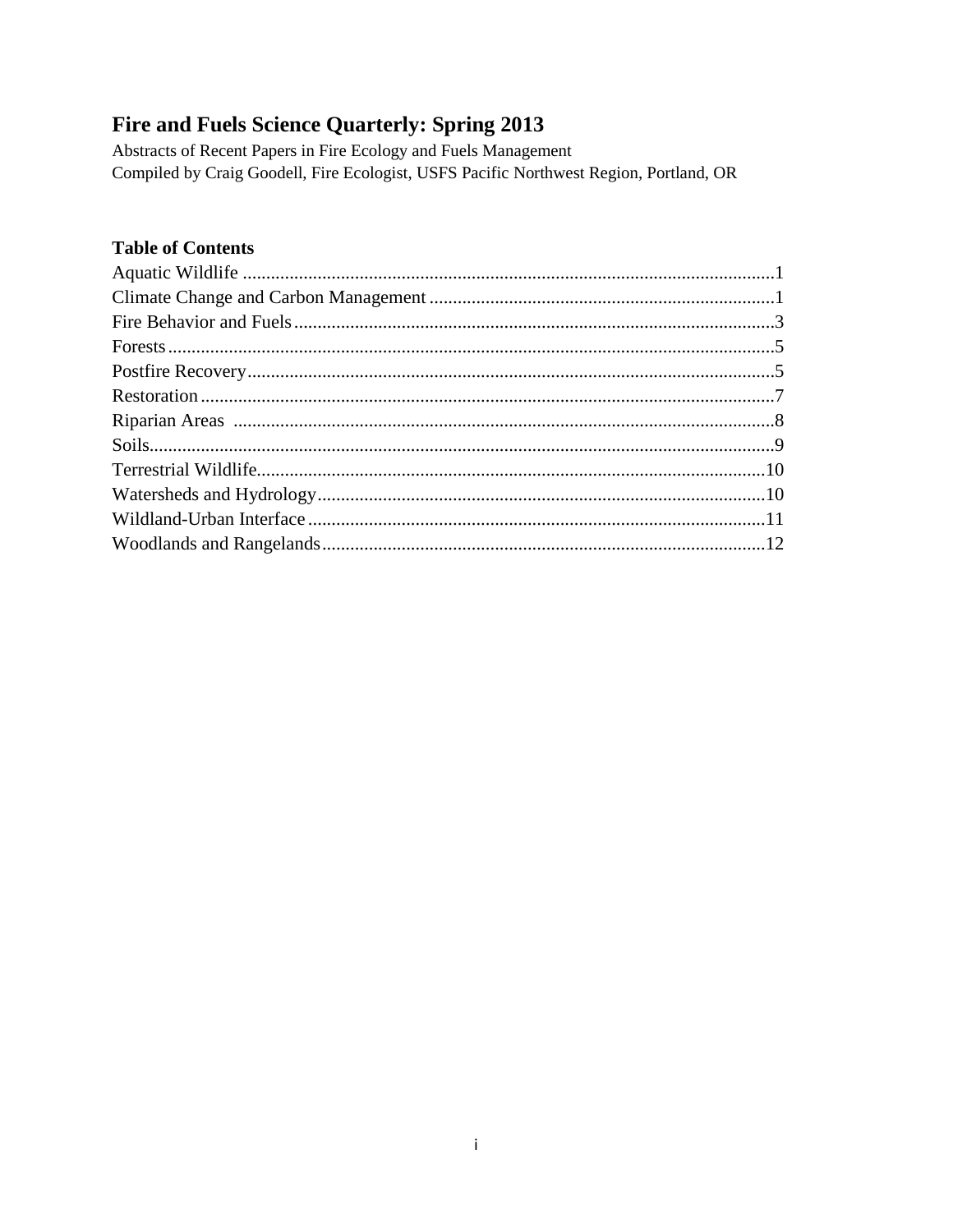# Fire and Fuels Science Quarterly: Spring 2013

## *Aquatic Wildlife*

**Hossack, Blake R., Winsor H. Lowe, R. Ken Honeycutt, Sean A. Parks, and Paul Stephen Corn. 2013.** Interactive effects of wildfire, forest management, and isolation on amphibian and parasite abundance. Ecological Applications 23:479–492.<http://dx.doi.org/10.1890/12-0316.1>

**Abstract.** Projected increases in wildfire and other climate-driven disturbances will affect populations and communities worldwide, including host–parasite relationships. Research in temperate forests has shown that wildfire can negatively affect amphibians, but this research has occurred primarily outside of managed landscapes where interactions with human disturbances could result in additive or synergistic effects. Furthermore, parasites represent a large component of biodiversity and can affect host fitness and population dynamics, yet they are rarely included in studies of how vertebrate hosts respond to disturbance. To determine how wildfire affects amphibians and their parasites, and whether effects differ between protected and managed landscapes, we compared abundance of two amphibians and two nematodes relative to wildfire extent and severity around wetlands in neighboring protected and managed forests (Montana, USA). Population sizes of adult, male longtoed salamanders (*Ambystoma macrodactylum*) decreased with increased burn severity, with stronger negative effects on isolated populations and in managed forests. In contrast, breeding population sizes of Columbia spotted frogs (*Rana luteiventris*) increased with burn extent in both protected and managed protected forests. Path analysis showed that the effects of wildfire on the two species of nematodes were consistent with differences in their life history and transmission strategies and the responses of their hosts. Burn severity indirectly reduced abundance of soil-transmitted *Cosmocercoides variabilis* through reductions in salamander abundance. Burn severity also directly reduced *C. variabilis* abundance, possibly though changes in soil conditions. For the aquatically transmitted nematode *Gyrinicola batrachiensis*, the positive effect of burn extent on density of Columbia spotted frog larvae indirectly increased parasite abundance. Our results show that effects of wildfire on amphibians depend upon burn extent and severity, isolation, and prior land use. Through subsequent effects on the parasites, our results also reveal how changes in disturbance regimes can affect communities across trophic levels

## *Climate Change and Carbon Management*

**Sander Veraverbeke and Simon J. Hook, 2013.** Evaluating spectral indices and spectral mixture analysis for assessing fire severity, combustioncompleteness and carbon emissions. *International Journal of Wildland Fire.* <http://dx.doi.org/10.1071/WF12168> Submitted: 6 October 2012 Accepted: 16 December 2012. Published online: 18 March 2013.

**Abstract**. We used a Landsat Thematic Mapper (TM) image from the 2011 Wallow fire in Arizona, USA, in combination with field data to assess different methods for determining fire severity. These include the normalised burn ratio (NBR), the differenced NBR (dNBR), the relative dNBR (RdNBR) and the burned fraction (BF)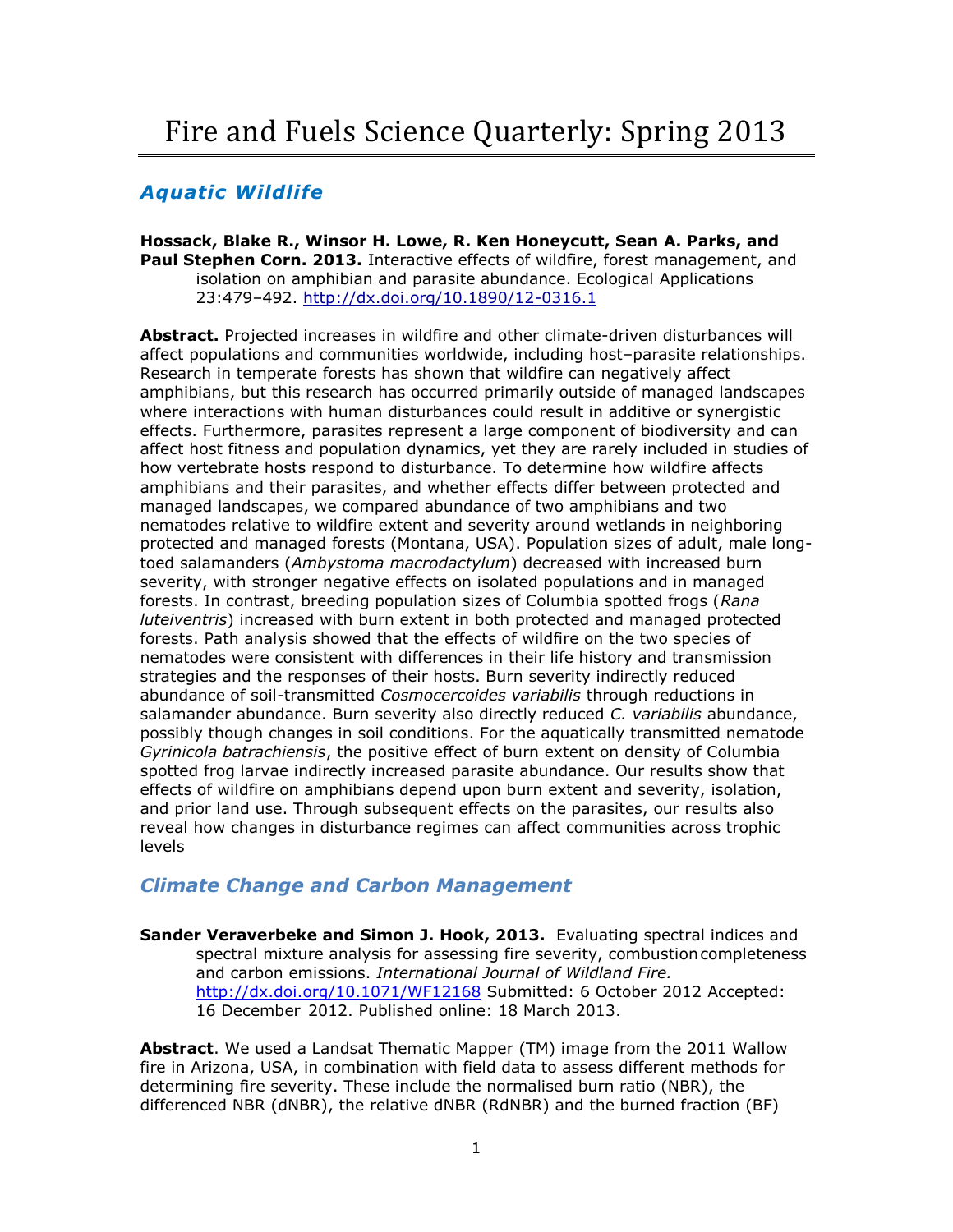estimated by spectral mixture analysis (SMA). The Geo Composite Burn Index (GeoCBI) and vegetation mortality data were used as ground truth. Of all the remotely sensed measures evaluated the dNBR had the best performance (GeoCBI– dNBR  $R^2 = 0.84$ ), which supports the operational use of the dNBR for post-fire management. Of the other remotely sensed measures, the SMA-derived BF also had moderately high correlations with the GeoCBI ( $R^2 = 0.66$ ). Both approaches demonstrated their usefulness for refining modelled CC values, however, the SMA approach has the advantage of providing transferable quantitative estimates without the need for calibration with field data. The carbon emission estimates that included fire severity were more than 50% lower than the estimate derived from modelling alone. These results suggest that for certain fire types, especially mixed-severity fires, current emission estimates are significantly overestimated, which will affect global carbon emission estimates from wildfires.

**Robert E. Keane and Rachel A. Loehman, 2013.** Estimating Critical Climate-Driven Thresholds in Landscape Dynamics Using Spatial Simulation Modeling: Climate Change Tipping Points in Fire Management. USDA Forest Service, Rocky Mountain Research Station, Fire Sciences Lab, Project and final report number: 09-3-01-17. [http://www.firelab.org/firebgcv2-tipping-points.](http://www.firelab.org/firebgcv2-tipping-points)

**Abstract.** Climate projections for the next 20-50 years forecast higher temperatures and variable precipitation for many landscapes in the western United States. Climate changes may cause or contribute to threshold shifts, or tipping points, where relatively small shifts in climate result in large, abrupt, and persistent changes in landscape patterns and fire regimes. Rather than simulate potential climate-fire interactions using future climate data derived from Global Climate Models (GCMs), we developed sets of progressively warmer and drier or wetter climate scenarios that span and exceed the range of GCM outputs for the western US, including temperature and precipitation combinations that may not be present in GCM projections by may occur at finer (regional or local) scales. These climate scenarios were used to simulate potential future fire and vegetation dynamics in three study areas in the western United States - McDonald watershed, Glacier National Park (MT), the central plateau of Yellowstone National Park (WY), and the East Fork Bitterroot River basin (MT). These landscapes encompass a diverse range of biophysical settings, vegetation species, forest structure, and fire regime, and thus were expected to differ in their sensitivity to climate changes and exhibit unique threshold behavior following climatic and wildfire perturbations. Each of the study areas proved sensitive to simulated changes in temperature and precipitation, as reflected in shifts in mean annual burned area, crown fire area, and fire-caused tree mortality. Sensitivity to climate changes differed across landscapes – for example, a significant decline in basal area occurred at temperature shifts of  $3 \degree C$  and above for the Yellowstone National Park study area, 4 °C and above for the Glacier National Park study area, and above 5 °C for the East Fork Bitterroot River basin. Moreover, shifts in basal area were strongly related to changes in area burned and fire regime characteristics, suggesting that synergistic interactions of climate and fire will be important in determining future landscape patterns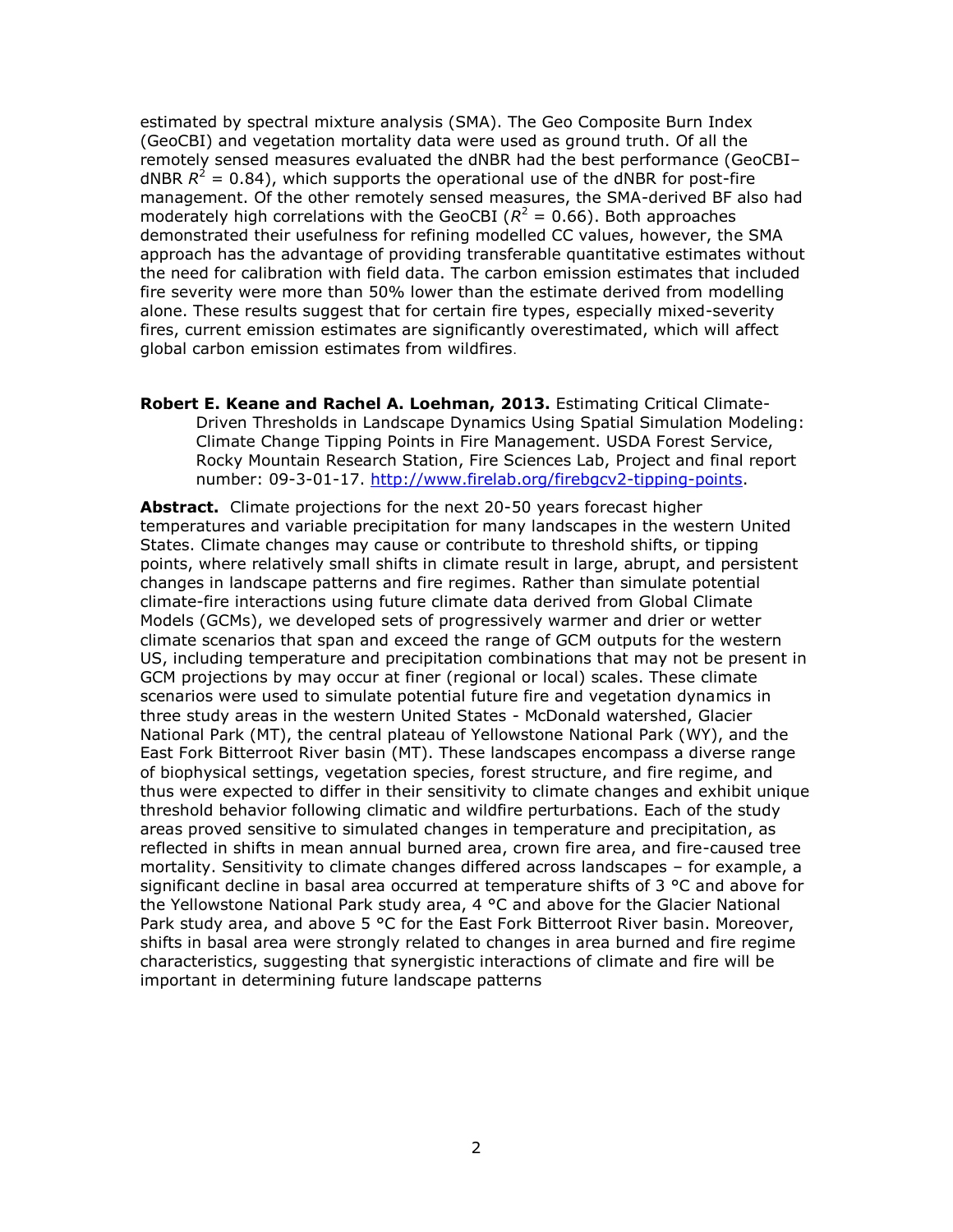#### **Lu, Meng, Xuhui Zhou, Qiang Yang, Hui Li, Yiqi Luo, Changming Fang, Jiakuan Chen, Xin Yang, and Bo Li. 2013.** Responses of ecosystem carbon cycle to experimental warming: a meta-analysis. Ecology 94:726–738. <http://dx.doi.org/10.1890/12-0279.1>

**Abstract.** Global warming potentially alters the terrestrial carbon (C) cycle, likely feeding back to further climate warming. However, how the ecosystem C cycle responds and feeds back to warming remains unclear. Here we used a meta-analysis approach to quantify the response ratios of 18 variables of the ecosystem C cycle to experimental warming and evaluated ecosystem C-cycle feedback to climate warming. Our results showed that warming stimulated gross ecosystem photosynthesis (GEP) by 15.7%, net primary production (NPP) by 4.4%, and plant C pools from above- and belowground parts by 6.8% and 7.0%, respectively. Experimental warming accelerated litter mass loss by 6.8%, soil respiration by 9.0%, and dissolved organic C leaching by 12.1%. In addition, the responses of some of those variables to experimental warming differed among the ecosystem types. Our results demonstrated that the stimulation of plant-derived C influx basically offset the increase in warming-induced efflux and resulted in insignificant changes in litter and soil C content, indicating that climate warming may not trigger strong positive Cclimate feedback from terrestrial ecosystems. Moreover, the increase in plant C storage together with the slight but not statistically significant decrease of net ecosystem exchange (NEE) across ecosystems suggests that terrestrial ecosystems might be a weak C sink rather than a C source under global climate warming. Our results are also potentially useful for parameterizing and benchmarking land surface models in terms of C cycle responses to climate warming.

## *Fire Behavior and Fuels*

**Daniel C. Donato***,* **Joseph B. Fontaine***,* **J. Boone Kauffman***,* **W. Douglas Robinson and Beverly E. Law. 2013.** Fuel mass and forest structure following stand-replacement fire and post-fire logging in a mixed-evergreen forest. International Journal of Wildland Fire - <http://dx.doi.org/10.1071/WF12109> Submitted: 9 July 2012 Accepted: 6 November 2012 Published online: 15 February 2013.

**Abstract.** Following severe wildfires, managing fire hazard by removing dead trees (post-fire logging) is an important issue globally. Data informing these management actions are relatively scarce, particularly how fuel loads differ by post-fire logging intensity within different environmental settings. In mixed-evergreen forests of Oregon, USA, we quantified fuel profiles 3–4 years after stand-replacement fire – assessing three post-fire logging intensities (0, 25–75, or >75% basal area cut) across two climatic settings (mesic coastal, drier interior). Stand-replacement fire consumed ~17% of aboveground biomass. Post-fire logging significantly reduced standing dead biomass, with high-intensity treatment leaving a greater proportion (28%) of felled biomass on site compared with moderate-intensity treatment (14%) because of less selective tree felling. A significant relationship between logging intensity and resulting surface fuels (per-hectare increase of 0.4–1.2 Mg per square metre of basal area cut) indicated a broadly applicable predictive tool for management. Down wood cover increased by 3–5 times and became more spatially homogeneous after logging. Post-fire logging altered the fuel profile of early-seral stands (standing material removed or transferred, short-term increase in surface fuels, likely reduction in future large fuel accumulation), with moderate-intensity and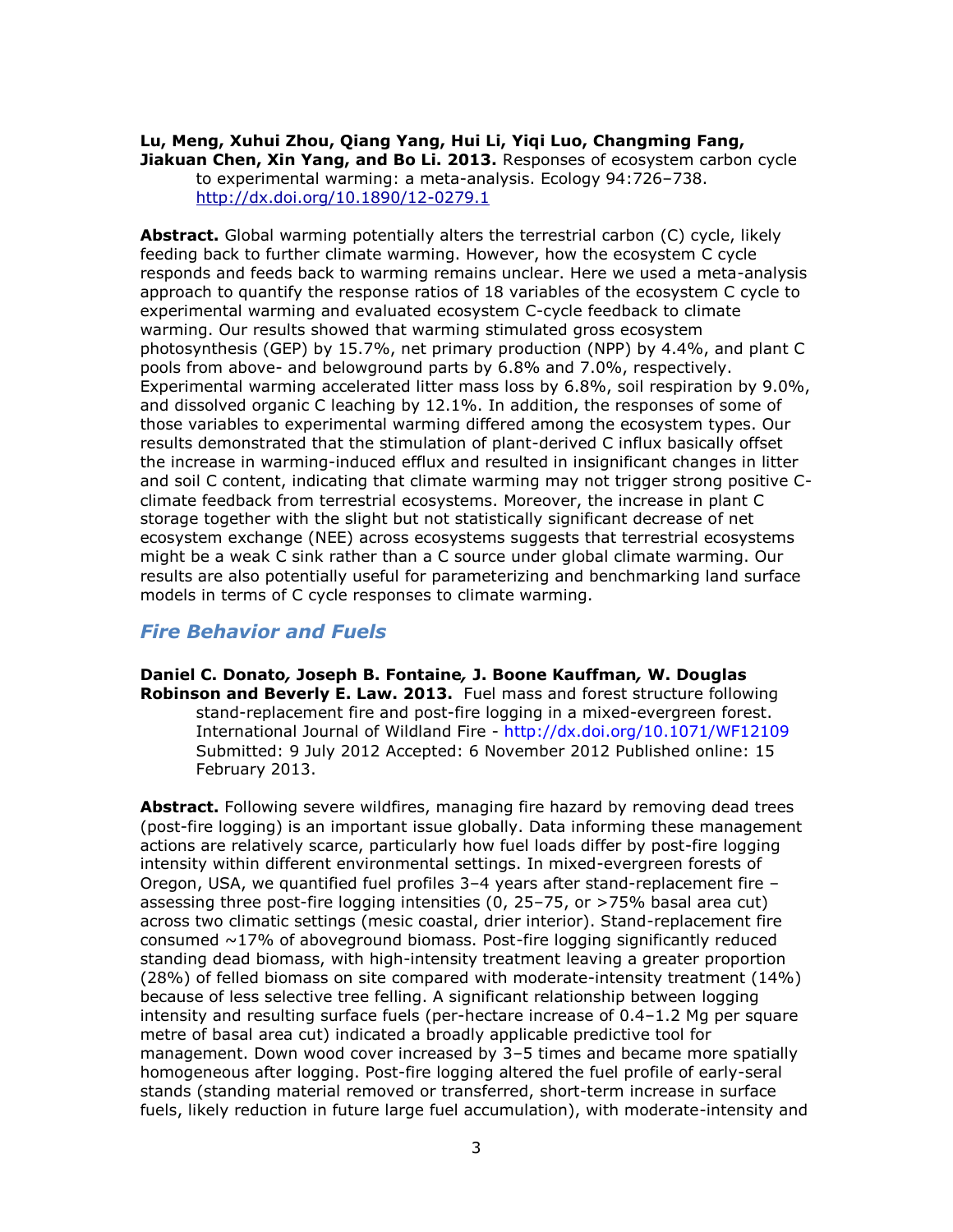unlogged treatments yielding surface fuel loads consistent with commonly prescribed levels, and high-intensity treatment resulting in greater potential need for follow-up fuel treatments

**Jesse K. Kreye***,* **Leda N. Kobziar and Wayne C. Zipperer. 2013.** Effects of fuel load and moisture content on fire behaviour and heating in masticated litterdominated fuels. International Journal of Wildland Fire http://dx.doi.org/10.1071/WF12147 Submitted: 31 August 2012 Accepted: 22 October 2012 Published online: 17 December 2012.

**Abstract.** Mechanical fuels treatments are being used in fire-prone ecosystems where fuel loading poses a hazard, yet little research elucidating subsequent fire behaviour exists, especially in litter-dominated fuelbeds. To address this deficiency, we burned constructed fuelbeds from masticated sites in pine flatwoods forests in northern Florida with palmetto-dominated understoreys and examined the effects of fuel load and fuel moisture content (FMC) on fire behaviour. Flame lengths (49– 140 cm) and fireline intensity (183–773 kJ m<sup>-1</sup> s<sup>-1</sup>) increased with loading (10– 30 Mg ha<sup>-1</sup>) and were reduced by 40 and 47% with increasing FMC from 9 to 13%. Rate of spread was not influenced by fuel load, but doubled under drier FMC. Fuel consumption was >90% for all burns. Soil temperatures were influenced by both fuel load and FMC, but never reached lethal temperatures (60°C). However, temperatures of thermocouple probes placed at the fuelbed surface reached 274– 503°C. Probe maximum temperature and duration at temperatures ≥60°C (9.5–  $20.0$ °C min) both increased with fuel load, but were unaffected by FMC. The fire behaviour observed in these unique litter-dominated fuelbeds provides additional insight into the burning characteristics of masticated fuels in general.

**Pamela S. Ziesler, Douglas B. Rideout and Robin Reich, 2013.** Modelling conditional burn probability patterns for large wildland fires. International Journal of Wildland Fire - <http://dx.doi.org/10.1071/WF11185> Submitted: 31 December 2011 Accepted: 27 November 2012 Published online: 18 March 2013.

**Abstract.** We present a technique for modeling conditional burn probability patterns in two dimensions for large wildland fires. The intended use for the model is strategic program planning when information about future fire weather and event durations is unavailable and estimates of the average probabilistic shape and extent of large fires on a landscape are needed. To model average conditional burn probability patterns, we organized historical fire data from Yellowstone National Park, USA, into a set of grids; one grid per fire. We captured various spatial relationships inherent in the gridded data through use of geometric variables in the main model and by incorporating an autoregressive covariance structure. The final model had 'good' predictive ability with an AUC of 0.81 (1.0 is perfect prediction) and the estimated coefficients are consistent with theory and reflect how fires usually behave on the study site landscape. This technique produces a predictive model with finer detail than most landscape-wide models of burn probability and it has advantages over simulation methods for strategic planning because it does not require multiple runs of spread simulation models or information on fire duration.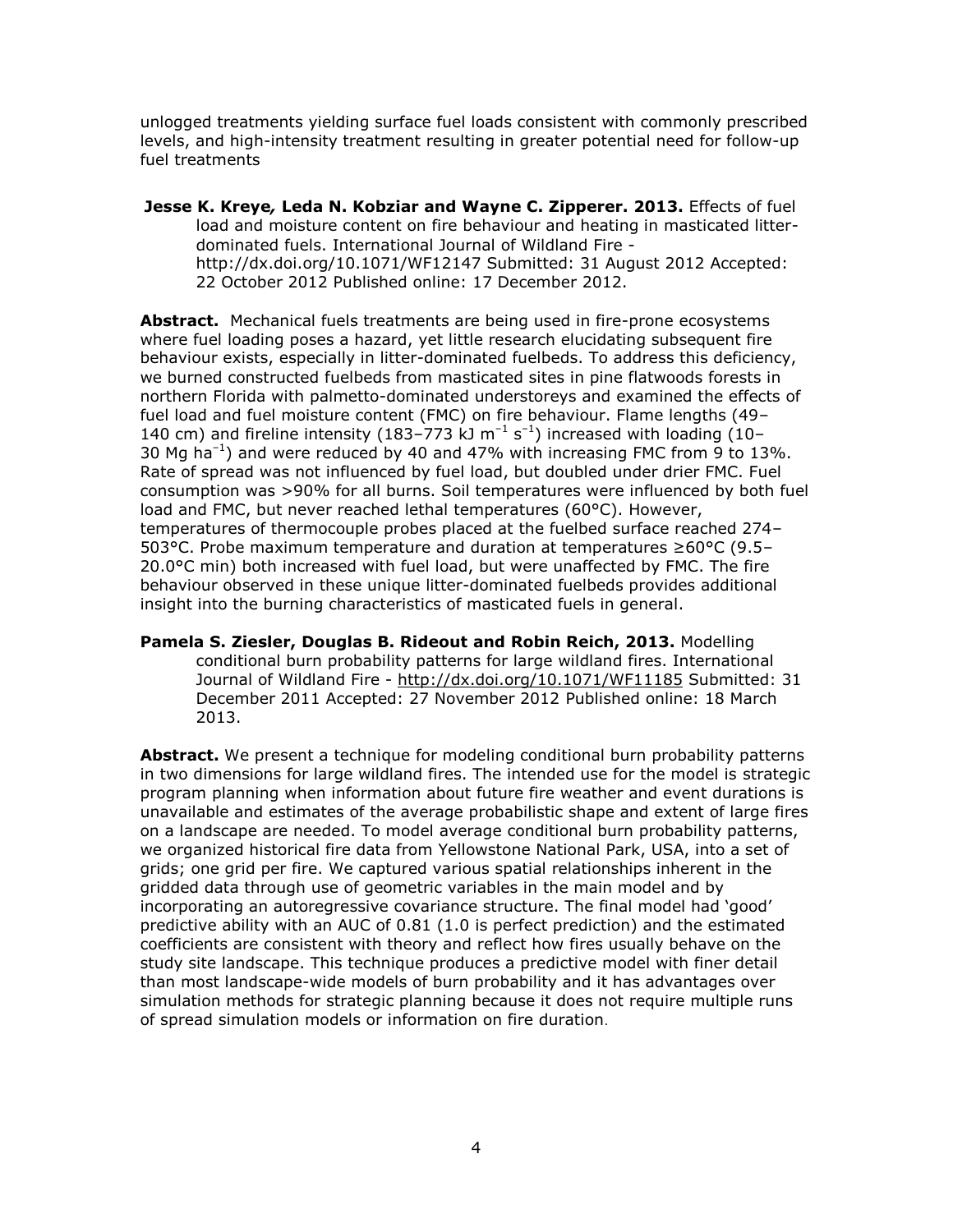## *Forests*

**Thompson, Matthew P.; Vaillant, Nicole M.; Haas, Jessica R.; Gebert, Krista M.; Stockmann, Keith, 2013.** Quantifying the Potential Impacts of Fuel Treatments on Wildfire Suppression Costs. [Journal of Forestry,](http://www.ingentaconnect.com/content/saf/jof) Volume 111, Number 1, January 2013, pp. 49-58(10).

**Abstract.** Modeling the impacts and effects of hazardous fuel reduction treatments is a pressing issue within the wildfire management community. Prospective evaluation of fuel treatment effectiveness allows for comparison of alternative treatment strategies in terms of socioeconomic and ecological impacts and facilitates analysis of tradeoffs across land-management objectives. Studies have yet to rigorously examine potential impacts to fire suppression expenditures associated with prior hazardous fuel reduction treatments. Such information would be helpful for federal land-management agencies struggling to contain escalating wildfire management costs. In this article we establish a methodology for estimating potential reductions in wildfire suppression costs. Our approach pairs wildfire simulation outputs with a regression cost model and quantifies the influence of fuel treatments on distributions of wildfire sizes and suppression costs. Our case study focuses on a landscape within the Deschutes National Forest in central Oregon that was selected to receive funding under the auspices of the Collaborative Forest Landscape Restoration Program. Results suggest substantial reductions in distributions of wildfire size and suppression cost on a per fire basis. Furthermore, because fewer ignitions become large fires on the treated landscape, distributions of annual area burned and annual suppression costs also shift downward because of fuel treatments. Results are contingent on four key factors: large-scale implementation of fuel treatments across the landscape, assumed treatment effectiveness over the duration of the analysis period, accuracy of wildfire and cost models, and accuracy of projected changes to fire behavior fuel models resulting from fuel treatments. We discuss strengths and limitations of the modeling approach and offer suggestions for future improvements and applications.

## *Postfire Recovery*

**Kashian, Daniel M., William H. Romme, Daniel B. Tinker, Monica G. Turner, and Michael G. Ryan. 2013.** Postfire changes in forest carbon storage over a 300 year chronosequence of *Pinus contorta*-dominated forests. Ecological Monographs 83:49–66.<http://dx.doi.org/10.1890/11-1454.1>

**Abstract.** A warming climate may increase the frequency and severity of standreplacing wildfires, reducing carbon (C) storage in forest ecosystems. Understanding the variability of postfire C cycling on heterogeneous landscapes is critical for predicting changes in C storage with more frequent disturbance. We measured C pools and fluxes for 77 lodgepole pine (*Pinus contorta* Dougl. ex Loud var. *latifolia* Engelm.) stands in and around Yellowstone National Park (YNP) along a 300-year chronosequence to examine how quickly forest C pools recover after a standreplacing fire, their variability through time across a complex landscape, and the role of stand structure in this variability.

Carbon accumulation after fire was rapid relative to the historical mean fire interval of 150–300 years, recovering nearly 80% of prefire C in 50 years and 90% within 100 years. Net ecosystem carbon balance (NECB) declined monotonically, from 160 g C·m<sup>-2</sup>·yr<sup>-1</sup> at age 12 to 5 g C·m<sup>-2</sup>·yr<sup>-1</sup> at age 250, but was never negative after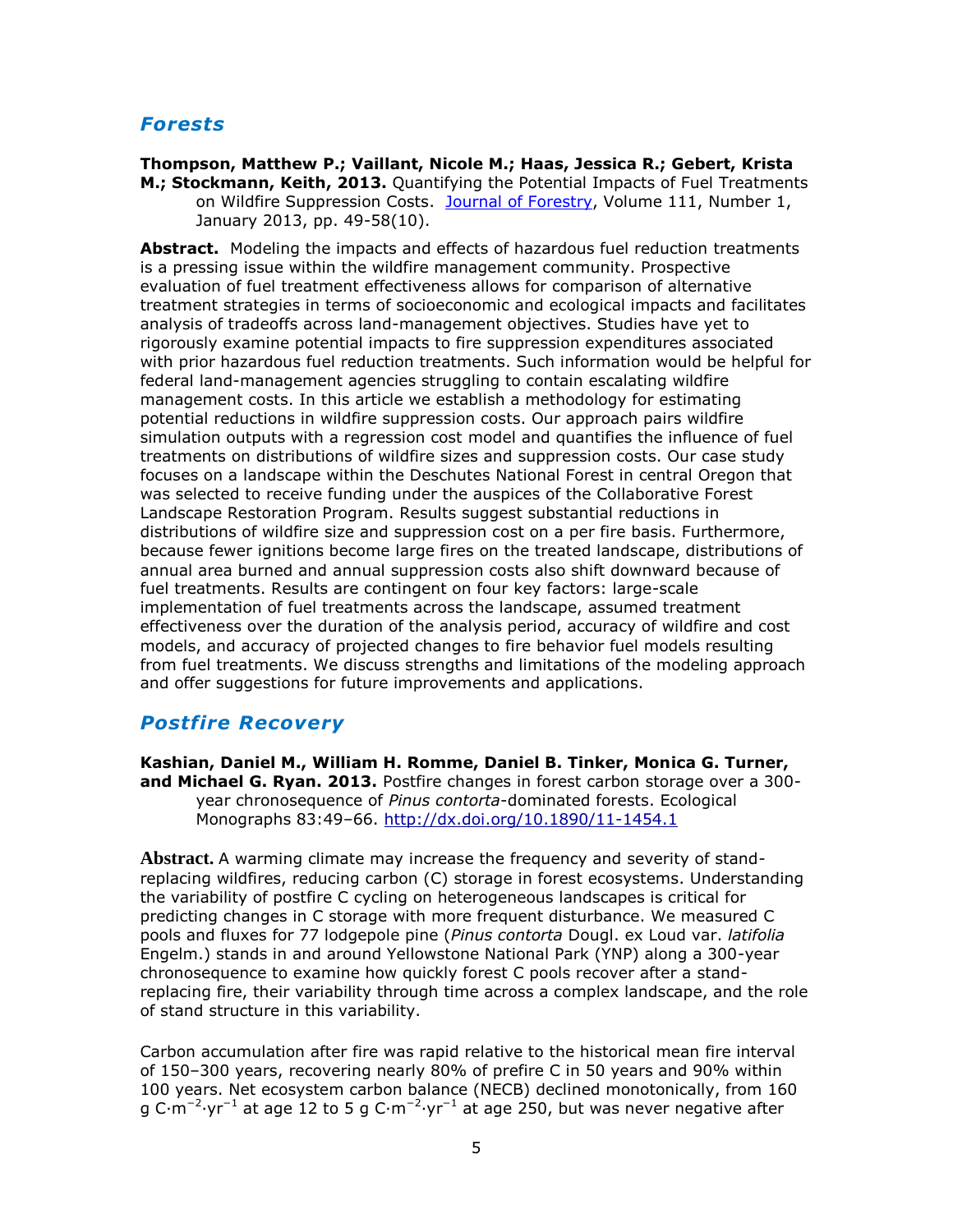disturbance. Decomposition and accumulation of dead wood contributed little to NECB relative to live biomass in this system. Aboveground net primary productivity was correlated with leaf area for all stands, and the decline in aboveground net primary productivity with forest age was related to a decline in both leaf area and growth efficiency. Forest structure was an important driver of ecosystem C, with ecosystem C, live biomass C, and organic soil C varying with basal area or tree density in addition to forest age. Rather than identifying a single chronosequence, we found high variability in many components of ecosystem C stocks through time; a >50% random subsample of the sampled stands was necessary to reliably estimate the nonlinear equation coefficients for ecosystem C. At the spatial scale of YNP, this variability suggests that landscape C develops via many pathways over decades and centuries, with prior stand structure, regeneration, and within-stand disturbance all important. With fire rotation projected to be <30 years by mid-century in response to a changing climate, forests in YNP will store substantially less C (at least 4.8 kg  $C/m<sup>2</sup>$  or 30% less).

#### **K. N. Dalldorf, S. R. Swanson, D. F. Kozlowski, K. M. Schmidt, R. S. Shane, and G. Fernandez, 2013.** Influence of Livestock Grazing Strategies on Riparian Response to Wildfire in Northern Nevada. Rangeland Ecology & Management: January 2013, Vol. 66, No. 1, pp. 34-42.

**Abstract**. In 1999–2001 wildfires burned 1.13 million ha across northern Nevada, burning through many grazed riparian areas. With increases in wildfire frequency and extent predicted throughout the Great Basin, an understanding of the interactive effects of wildfire, livestock grazing, and natural hydrologic characteristics is critical. A comparison of pre- and postfire stream surveys provided a unique opportunity to statistically assess changes in stream survey attributes at 43 burned and 38 unburned streams. Livestock grazing variables derived from an extensive federal grazing allotment inventory were used to identify interactive effects of grazing strategies, fire, and natural stressors across 81 independent riparian areas. Differences between baseline and "postfire" stream survey attributes were evaluated for significance using the nonparametric Mann–Whitney test for paired data. Binary logistic regression models evaluated the influence of fire, grazing, and hydrologic characteristics on observed stream survey attribute changes. Grazing attributes contributed most significantly to the bankfull width increase and bank stability rating decrease models. The odds of bankfull width degradation (increase in bankfull width) decreased where there had been rest is some recent years compared to continuous grazing. As the number of days grazed during the growing season increased, the odds of bank stability degradation also increased. The occurrence of fire was not significant in any model. Variation in the riparian width model was attributed primarily to hydrologic characteristics, not grazing. For the models in which grazing variables played a role, stream survey attributes were more likely to improve over time when coupled with a history of rotational grazing and limited duration of use during the growing season. This supports long-term riparian functional recovery through application of riparian complementary grazing strategies.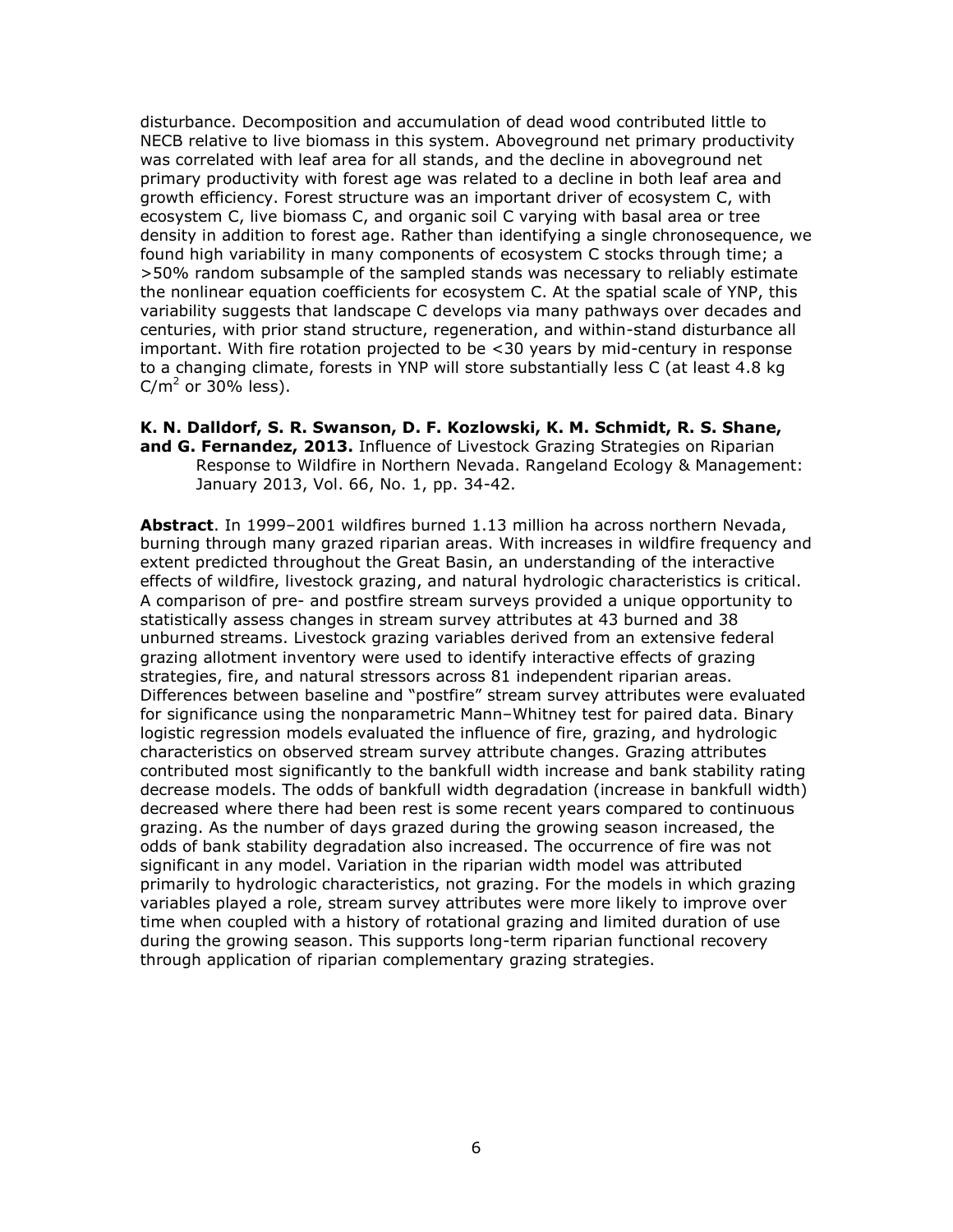## *Restoration*

**Michael G. Harrington, 2012.** Duff mound consumption and cambium injury for centuries-old western larch from prescribed burning in western Montana. International Journal of Wildland Fire - http://dx.doi.org/10.1071/WF12038 Submitted: 6 March 2012 Accepted: 24 August 2012 Published online: 22 October 2012.

**Abstract.** Western larch is one of the most fire-adapted conifers in western North America. Its historical perpetuation depended upon regular fire disturbances, which creates open stand conditions and mineral seedbeds. A stand of 200- to 500-year-old larch in western Montana with deep duff mounds resulting from an unusually long 150-year fire-free period was mechanically thinned and prescribed burned to reduce the probability of high intensity wildfire near a community and increase opportunities for larch regeneration. Little documentation is available regarding basal damage to larch from lengthy duff mound burning; therefore this study was established to assess: duff consumption from prescribed burning and resulting cambial damage and tree vitality. Ninety trees averaging 91-cm diameter at breast height were selected, half with duff mounds measured and burned in autumn and half with mounds removed. Duff depths nearest the bole averaged 20 cm and mound consumption approached 100% including large amounts of the basal bark with smoldering combustion lasting 18–24 h. Cambial mortality ranged from 0 to 36% of the basal circumference but no trees had died after 7 years. The cambium mortality was likely due to the spatially infrequent coincident of deep duff and thinner bark. Under similar site and environmental conditions removal of the potential duff consumption injury hazard appears unwarranted.

**Kirk W. Davies, Aleta M. Nafus, and Dustin D. Johnson, 2013**. Are Early Summer Wildfires an Opportunity to Revegetate Exotic Annual Grass–Invaded Plant Communities? Rangeland Ecology & Management: March 2013, Vol. 66, No. 2, pp. 234-240.

**Abstract**. Medusahead (*Taeniatherum caput-medusae* [L.] Nevski) is an exotic annual grass invading western rangelands. Successful revegetation of invaded-plant communities can be prohibitively expensive because it often requires iterative applications of integrated control and revegetation treatments. Prescribed burning has been used to control medusahead and prepare seedbeds for revegetation, but burning has been constrained by liability concerns and has produced widely varying results. Capitalizing on naturally occurring wildfires could reduce revegetation costs and alleviate liability concerns. Thus, our objective was to determine if early summer wildfires and fall drill seeding could be used as a treatment combination to decrease medusahead and increase perennial and native vegetation. Treatments were evaluated pretreatment and for 3 yr post fire at six sites and included 1) an early summer wildfire combined with a seeding treatment (burn and seed) and 2) a nontreated (no burn, no seed) control. Perennial grass density was 4.6- to 10.0-fold greater in the burn-and-seed treatment compared to the control in the first 3 yr post treatment (*P*<0.05). Exotic annual grass density and cover in the third year post treatment were lower in the burn-and-seed treatment than in the control (*P*<0.05). However, exotic annual grass density was still >130 individuals·m−2 in the burn-andseed treatment. The density of exotic annual grass is of concern because over time medusahead may displace perennial grasses and annual forbs that increased with the burn-and-seed treatment. Though not directly tested in this study, we suggest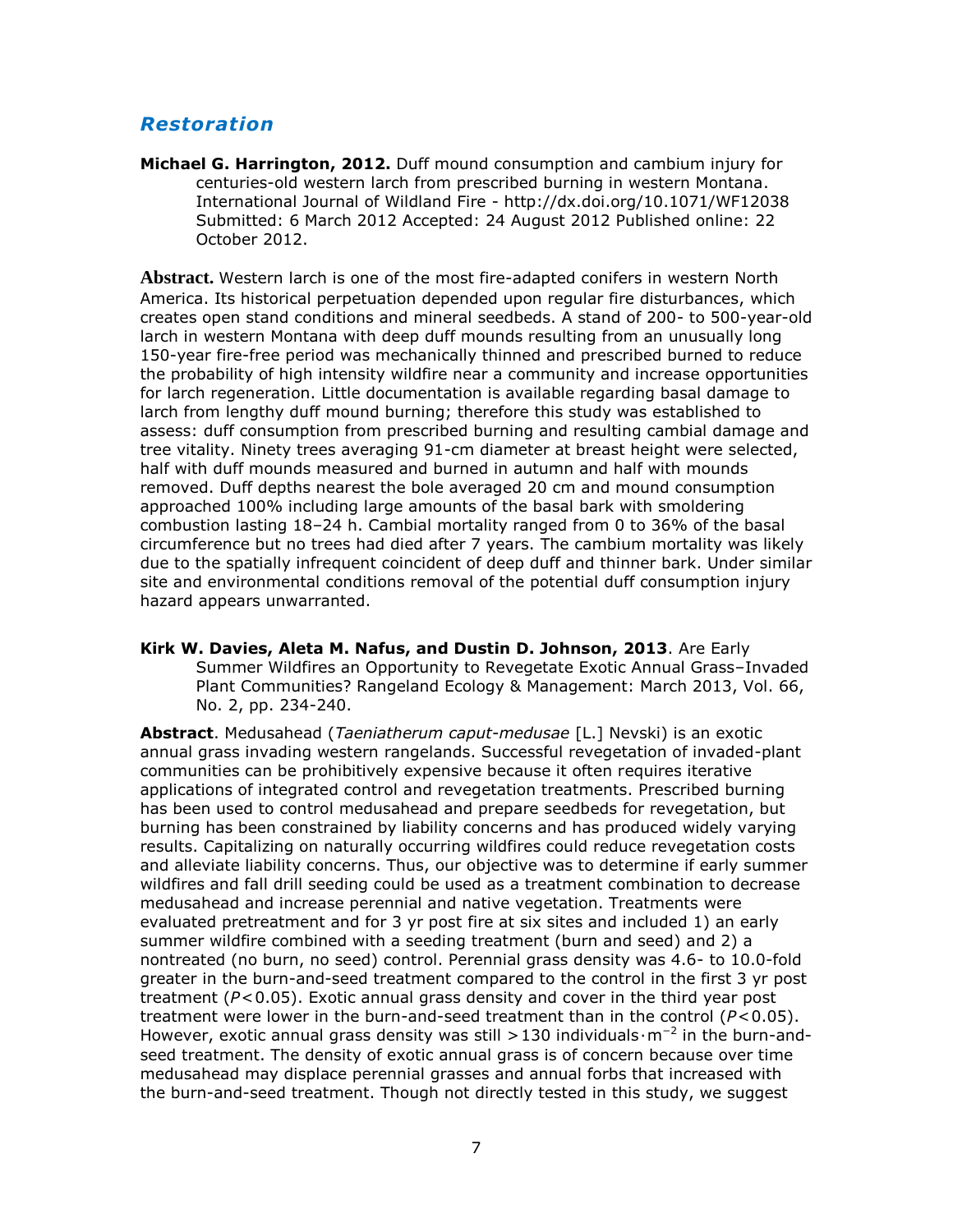that, based on other research, the burn-and-seed treatment may need to incorporate a pre-emergent herbicide application to further suppress medusahead and increase the establishment of seeded vegetation. However, it appears that early summer wildfires may provide an opportunity to reduce the cost of integrated programs to revegetate medusahead-invaded plant communities

#### **[Michelle Buonopane,](http://www.sciencedirect.com/science/article/pii/S0378112713000406) [Gabrielle Snider,](http://www.sciencedirect.com/science/article/pii/S0378112713000406) [Becky K. Kerns, Paul S. Doescher,](http://www.sciencedirect.com/science/article/pii/S0378112713000406)**

**2013.** Complex restoration challenges: Weeds, seeds, and roads in a forested Wildland Urban Interface. **Forest Ecology and [Management,](http://www.sciencedirect.com/science/journal/03781127)** [Volume 295,](http://www.sciencedirect.com/science/journal/03781127/295/supp/C) 1 May 2013, Pages 87–96.

**Abstract.** Federal policies in the US strongly emphasize reducing hazardous fuels at the Wildland Urban Interface (WUI). However, these areas present restoration challenges as they often have exotic weeds, frequent human disturbance, and the presence of roads. Understanding seed banks is important in planning for desirable post-disturbance community conditions, developing integrated weed management programs, and complying with State and Federal regulations. We characterized the aboveground vegetation and seed bank in a WUI composed of mixed age dry-mixed conifer forest stands in central Washington State, and examined patterns and relationships between aboveground vegetation and seed bank germinant abundance in relation to distance to road, seed bank layer, and herbicide treatments. Noxious weed frequency, as well as exotic weed and annual native forb cover, significantly decreased with distance from road, while native graminoid cover increased, declining beyond 20 m. Herbicides did not affect composition of the aboveground community in the short term. Six hundred and thirty seeds germinated from litter and mineral soil samples over a 5 month trial, and 43 species were identified. Most germinants (77%) and species (36 species) emerged from the litter layer compared to mineral soil, and the majority were annual forbs, followed by perennial forbs, native graminoids and exotic species. Little similarity was found between the extant vegetation and seed bank floras. Fourteen percent of germinants were exotic species, and were found in similar abundances regardless of proximity to road or herbicide treatment. Findings from our study suggest that (1) roads strongly influenced aboveground vegetative cover and species composition; (2) seed bank contributions to desirable post-disturbance understory development may be relatively low, especially if activities remove the litter layer; (3) weed populations were largely confined to near road environments, but the weed seed bank, which is a substantial part of the total seed bank, was not; and (4) herbicide treatments were ineffective and did not impact seed banks in the short term.

## *Riparian Areas*

**Adam C. Watts Leda N. Kobziar, 2013.** Smoldering Combustion and ground fires: ecological effects and multi-scale Significance. Fire Ecology Volume 9, Issue 1, 2013. doi: 10.4996/fireecology.0901124.

**Abstract.** Although fires in wetlands would seem to be rare or impossible by definition, these ecosystems do occasionally experience fire. A common feature of fires in wetlands is smoldering combustion in organic soils, such as peat and muck. Increasing occurrence and size of these events from the Arctic to the tropics has been matched by increasing research interest, yet our understanding of smoldering lags behind that of flame-based combustion. Smoldering fires represent hazards to human health and safety locally, and global ecological concerns due to their potential for carbon release. Additionally, ecological effects of smoldering ground fires are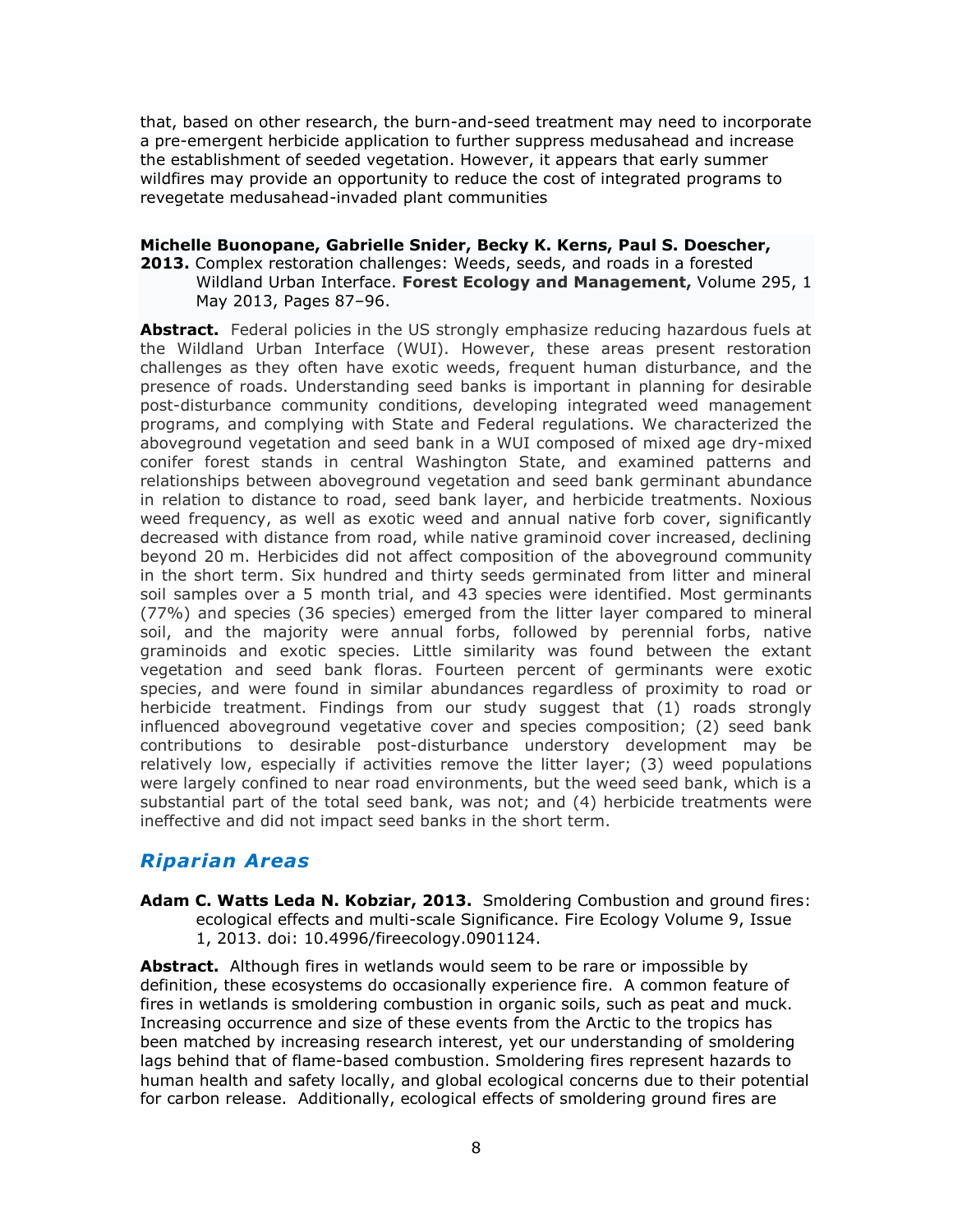generally perceived to be negative, particularly where their historical frequencies are thought to be low. This synthesis describes some aspects of smoldering combustion, and discusses some of the particular ecological aspects of ground fires, focusing on examples from the southeastern United States. We suggest that despite the wellrecognized negative aspects of ground fires, there may exist under-recognized ecological benefits that should be further studied and weighed against known hazards posed by these events.

## *Soils*

#### **M. X. Gómez-Rey***,* **A. Couto-Vázquez***,* **S. García-Marco***,* **J. A. Vega and S. J.**

**González-Prieto. 2013**. Reduction of nutrient losses with eroded sediments by post-fire soil stabilisation techniques. International Journal of Wildland Fire <http://dx.doi.org/10.1071/WF12079> Submitted: 21 May 2012 Accepted: 13 November 2012 Published online: 15 February 2013.

**Abstract.** After an experimental fire in steep shrubland in a temperate–humid region (north-west Spain), the effects of two post-fire stabilisation treatments (grass seeding and straw mulching) on the chemical properties of eroded sediments, and the amount of nutrients lost with them, were evaluated relative to control burnt soil, over a period of 13 months. Total C and N concentrations, and  $\delta^{13}$ C, indicated that sediments were mainly contributed by charred plant and litter material. The highest concentrations of extractable base cations in the sediments occurred during the first 3 months following fire, especially for Na and K. As treatments had little or no effect on nutrient concentration in sediments, differences in nutrient losses were due to the 10-fold lower sediment production in mulching compared with other treatments. In control and seeding treatments, the accumulated amounts of nutrients lost with sediments were 989–1028 kg ha<sup>-1</sup> (C), 77 kg ha<sup>-1</sup> (N), 1.9–2.4 kg ha<sup>-1</sup> (Ca), 0.9– 1.1 kg ha<sup>-1</sup> (Mg), 0.48-0.55 kg ha<sup>-1</sup> (NH<sub>4</sub><sup>+</sup>-N), 0.39-0.56 kg ha<sup>-1</sup> (K), 0.19-0.34 kg ha<sup>-1</sup> (Na) and <0.1 kg ha<sup>-1</sup> (P and NO<sub>3</sub><sup>-</sup>-N). These values accounted for 22-25% (total C and N) and  $5-12\%$  (NH<sub>4</sub><sup>+</sup>-N, Ca, P and Mg) of available nutrients in ash, and 1.0–2.4% of those in ash+topsoil. As nutrient and sediment losses were strongly correlated, the reduction of the latter by mulching application leads to an effective decrease of post-fire nutrient losses.

#### **Stephanie Yelenik, Steven Perakis, and David Hibbs, 2013.** Regional

constraints to biological nitrogen fixation in post-fire forest communities. Ecology, 94(3), 2013, pp. 739–750\_2013 by the Ecological Society of America.

**Abstract.** Biological nitrogen fixation (BNF) is a key ecological process that can restore nitrogen (N) lost in wildfire and shape the pace and pattern of post-fire forest recovery. To date, there is limited information on how climate and soil fertility interact to influence different pathways of BNF in early forest succession. We studied asymbiotic (forest floor and soil) and symbiotic (the shrub Ceanothus integerrimus) BNF rates across six sites in the Klamath National Forest, California, USA. We used combined gradient and experimental phosphorus (P) fertilization studies to explore cross-site variation in BNF rates and then related these rates to abiotic and biotic variables. We estimate that our measured BNF rates 22 years after wildfire (6.1– 12.1 kg N\_ha\_1\_yr\_1) are unlikely to fully replace wildfire N losses. We found that asymbiotic BNF is P limited, although this is not the case for symbiotic BNF in Ceanothus. In contrast, Ceanothus BNF is largely driven by competition from other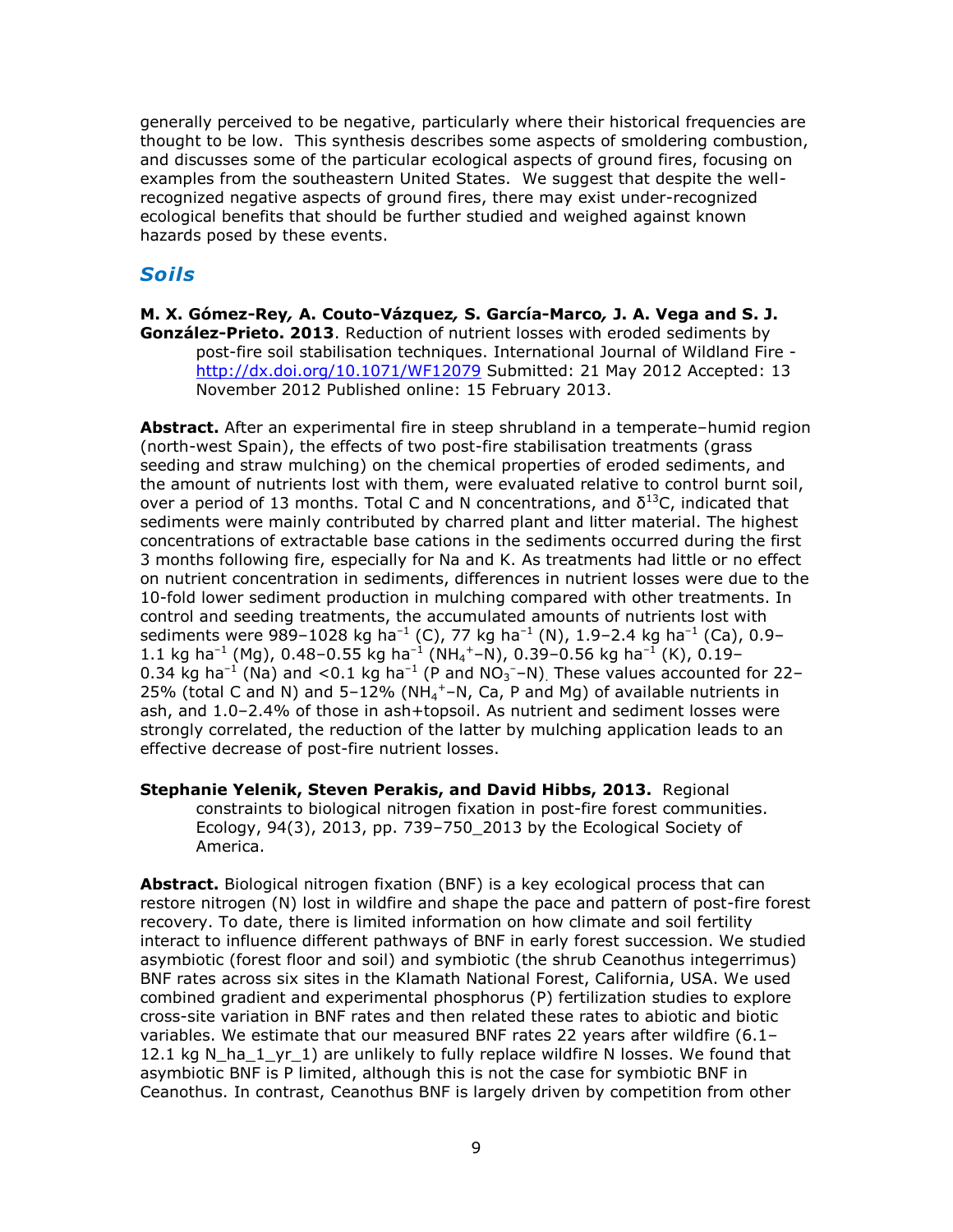vegetation: in high-productivity sites with high potential evapotranspiration (Et), shrub biomass is suppressed as tree biomass increases. Because shrub biomass governed cross-site variation in Ceanothus BNF, this competitive interaction led to lower BNF in sites with high productivity and Et. Overall, these results suggest that the effects of nutrients play a larger role in driving asymbiotic than symbiotic fixation across our post-fire sites. However, because symbiotic BNF is 8–903greater than asymbiotic BNF, it is interspecific plant competition that governs overall BNF inputs in these forests.

## *Terrestrial Wildlife*

**Buchalski MR, Fontaine JB, Heady PA III, Hayes JP, Frick WF, 2013.** Bat Response to Differing Fire Severity in Mixed-Conifer Forest California, USA. PLoS ONE 8(3): e57884. doi:10.1371/journal.pone.0057884

**Abstract.** Wildlife response to natural disturbances such as fire is of conservation concern to managers, policy makers, and scientists, yet information is scant beyond a few well-studied groups (e.g., birds, small mammals). We examined the effects of wildfire severity on bats, a taxon of high conservation concern, at both the stand  $\langle$ <1 ha) and landscape scale in response to the 2002 McNally fire in the Sierra Nevada region of California, USA. One year after fire, we conducted surveys of echolocation activity at 14 survey locations, stratified in riparian and upland habitat, in mixedconifer forest habitats spanning three levels of burn severity: unburned, moderate, and high. Bat activity in burned areas was either equivalent or higher than in unburned stands for all six phonic groups measured, with four groups having significantly greater activity in at least one burn severity level. Evidence of differentiation between fire severities was observed with some *Myotis* species having higher levels of activity in stands of high-severity burn. Larger-bodied bats, typically adapted to more open habitat, showed no response to fire. We found differential use of riparian and upland habitats among the phonic groups, yet no interaction of habitat type by fire severity was found. Extent of high-severity fire damage in the landscape had no effect on activity of bats in unburned sites suggesting no landscape effect of fire on foraging site selection and emphasizing stand-scale conditions driving bat activity. Results from this fire in mixed-conifer forests of California suggest that bats are resilient to landscape-scale fire and that some species are preferentially selecting burned areas for foraging, perhaps facilitated by reduced clutter and increased post-fire availability of prey and roosts.

## *Watersheds and Hydrology*

**J. Cancelo-González***,* **M. E. Rial-Rivas and F. Díaz-Fierros. 2013.** Effects of fire on cation content in water: a laboratory simulation study. International Journal of Wildland Fire - <http://dx.doi.org/10.1071/WF12178> Submitted: 23 October 2012 Accepted: 6 November 2012 Published online: 29 January 2013.

**Abstract**. Laboratory experiments were carried out to explore the effect of thermal shocks (as occur during fire) and simulated rainfall events on cation leaching dynamics in an organic rich Leptic Umbrisol soil. The soil samples were collected in the field using specially designed lysimeter boxes that allow sampling and application of thermal shock treatments and simulated rainfall while keeping the soil structure unaltered. The soil temperature during the thermal shocks and degree-hours of accumulated heat were determined, and cation (Na<sup>+</sup>, K<sup>+</sup>, Ca<sup>2+</sup> and Mg<sup>2+</sup>) leaching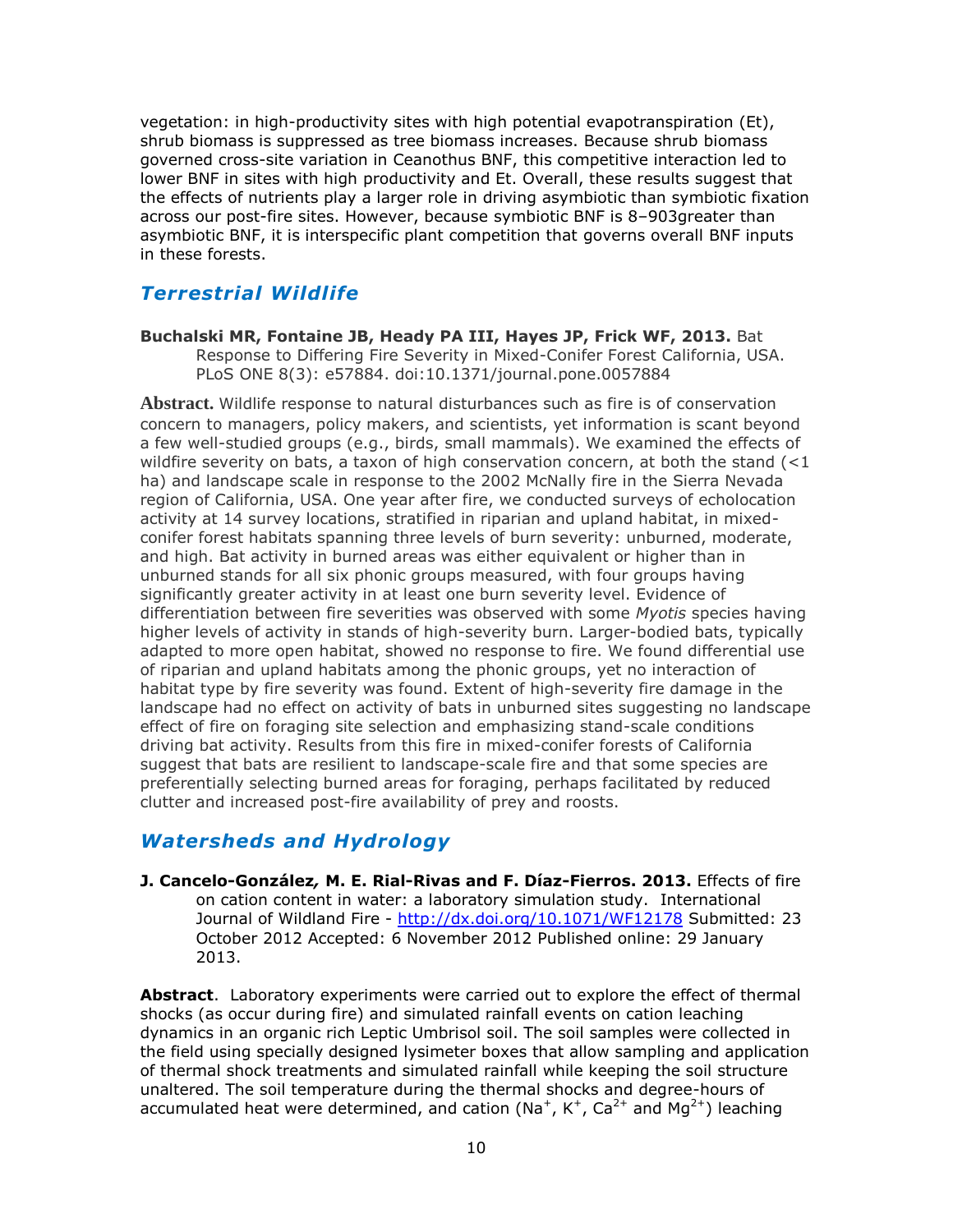was measured in surface runoff (0-cm depth) and subsurface flow (12-cm depth) samples collected from the lysimeter boxes. Important differences were found in cation leaching in relation to thermal shock: monovalent cation leaching from the soil above 200°C (68 degree-hours) and divalent cations leaching above 220°C (195 degree-hours) was higher than that seen in other treatments. In general, the amount of cations leached increased with the severity of the thermal shock; however, under moderate conditions, there was a decrease in cation leaching, mainly of monovalent ions. The exchangeable cation losses by leaching in the intense heat treatments were ~80%.

## *Wildland-Urban Interface*

**Patricia H. Gude***,* **Kingsford Jones***,* **Ray Rasker and Mark C. Greenwood,** 

**2013.** Evidence for the effect of homes on wildfire suppression costs. International Journal of Wildland Fire - <http://dx.doi.org/10.1071/WF11095> Submitted: 8 July 2011 Accepted: 29 August 2012 Published online: 3 January 2013.

**Abstract.** This paper uses wildfires in the Sierra Nevada area of California to estimate the *relationship between housing and fire suppression costs. We investigated whether* the presence of homes was associated with increased costs of firefighting after controlling for the effects of potential confounding variables including fire size, weather, terrain and human factors such as road access. This paper investigates wildfires in a way that other published studies have not; we analysed costs at the daily level, retaining information that would have been lost had we aggregated the data. We used linear mixed models to estimate the effects of homes on daily costs while incorporating within-fire variation. We conclude that the expected increase in the log daily cost with each unit increase in the log count of homes within 6 miles ( $\sim$ 9.7 km) of an active fire is 0.07 ( $P = 0.005$ ). The findings of this study are in agreement with most other previous empirical studies that have investigated the relationship between fire suppression costs and housing using cumulative fire costs and more generalized data on home locations. The study adds to mounting evidence that increases in housing lead to increases in fire suppression costs.

#### **Hawbaker, Todd J., Volker C. Radeloff, Susan I. Stewart, Roger B. Hammer, Nicholas S. Keuler, and Murray K. Clayton. 2013.** Human and biophysical influences on fire occurrence in the United States. Ecological Applications 23:565–582.<http://dx.doi.org/10.1890/12-1816.1>

**Abstract.** National-scale analyses of fire occurrence are needed to prioritize fire policy and management activities across the United States. However, the drivers of national-scale patterns of fire occurrence are not well understood, and how the relative importance of human or biophysical factors varies across the country is unclear. Our research goal was to model the drivers of fire occurrence within ecoregions across the conterminous United States. We used generalized linear models to compare the relative influence of human, vegetation, climate, and topographic variables on fire occurrence in the United States, as measured by MODIS active fire detections collected between 2000 and 2006. We constructed models for all fires and for large fires only and generated predictive maps to quantify fire occurrence probabilities. Areas with high fire occurrence probabilities were widespread in the Southeast, and localized in the Mountain West, particularly in southern California, Arizona, and New Mexico. Probabilities for large-fire occurrence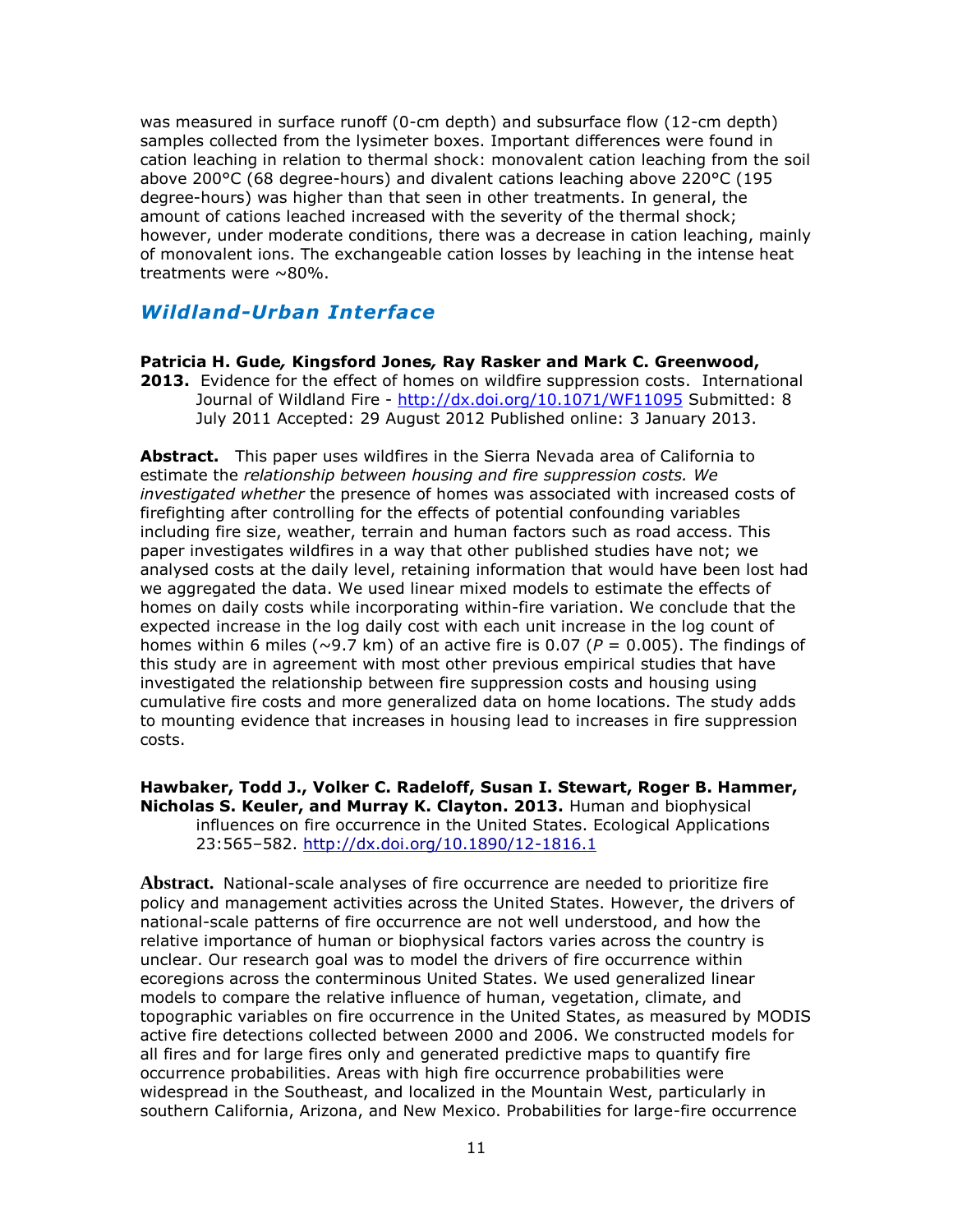were generally lower, but hot spots existed in the western and south-central United States The probability of fire occurrence is a critical component of fire risk assessments, in addition to vegetation type, fire behavior, and the values at risk. Many of the hot spots we identified have extensive development in the wildland– urban interface and are near large metropolitan areas. Our results demonstrated that human variables were important predictors of both all fires and large fires and frequently exhibited nonlinear relationships. However, vegetation, climate, and topography were also significant variables in most ecoregions. If recent housing growth trends and fire occurrence patterns continue, these areas will continue to challenge policies and management efforts seeking to balance the risks generated by wildfires with the ecological benefits of fire.

## *Woodlands and Rangelands*

**Alofs, Karen M., and Norma L. Fowler. 2013.** Loss of native herbaceous species due to woody plant encroachment facilitates the establishment of an invasive grass. Ecology 94:751–760.<http://dx.doi.org/10.1890/12-0732.1>

**Abstract.** Although negative relationships between diversity (frequently measured as species richness) and invasibility at neighborhood or community scales have often been reported, realistic natural diversity gradients have rarely been studied at this scale. We recreated a naturally occurring gradient in species richness to test the effects of species richness on community invasibility. In central Texas savannas, as the proportion of woody plants increases (a process known as woody plant encroachment), herbaceous habitat is both lost and fragmented, and native herbaceous species richness declines. We examined the effects of these species losses on invasibility in situ by removing species that occur less frequently in herbaceous patches as woody plant encroachment advances. This realistic species removal was accompanied by a parallel and equivalent removal of biomass with no changes in species richness. Over two springs, the nonnative bunchgrass *Bothriochloa ischaemum* germinated significantly more often in the biomass-removal treatment than in unmanipulated control plots, suggesting an effect of native plant density independent of diversity. Additionally, significantly more germination occurred in the species-removal treatment than in the biomass-removal treatment. Changes in species richness had a stronger effect on *B. ischaemum* germination than changes in plant density, demonstrating that niche-related processes contributed more to biotic resistance in this system than did species-neutral competitive interactions. Similar treatment effects were found on transplant growth. Thus we show that woody plant encroachment indirectly facilitates the establishment of an invasive grass by reducing native diversity. Although we found a negative relationship between species richness and invasibility at the scale of plots with similar composition and environmental conditions, we found a positive relationship between species richness and invasibility at larger scales. This apparent paradox is consistent with reports from other systems and may be the result of variation in environmental factors at larger scales similarly influencing both invasibility and richness. The habitat loss and fragmentation associated with woody plant encroachment are two of many processes that commonly threaten biodiversity, including climate change. Many of these processes are similarly likely to increase invasibility via their negative effects on native diversity.